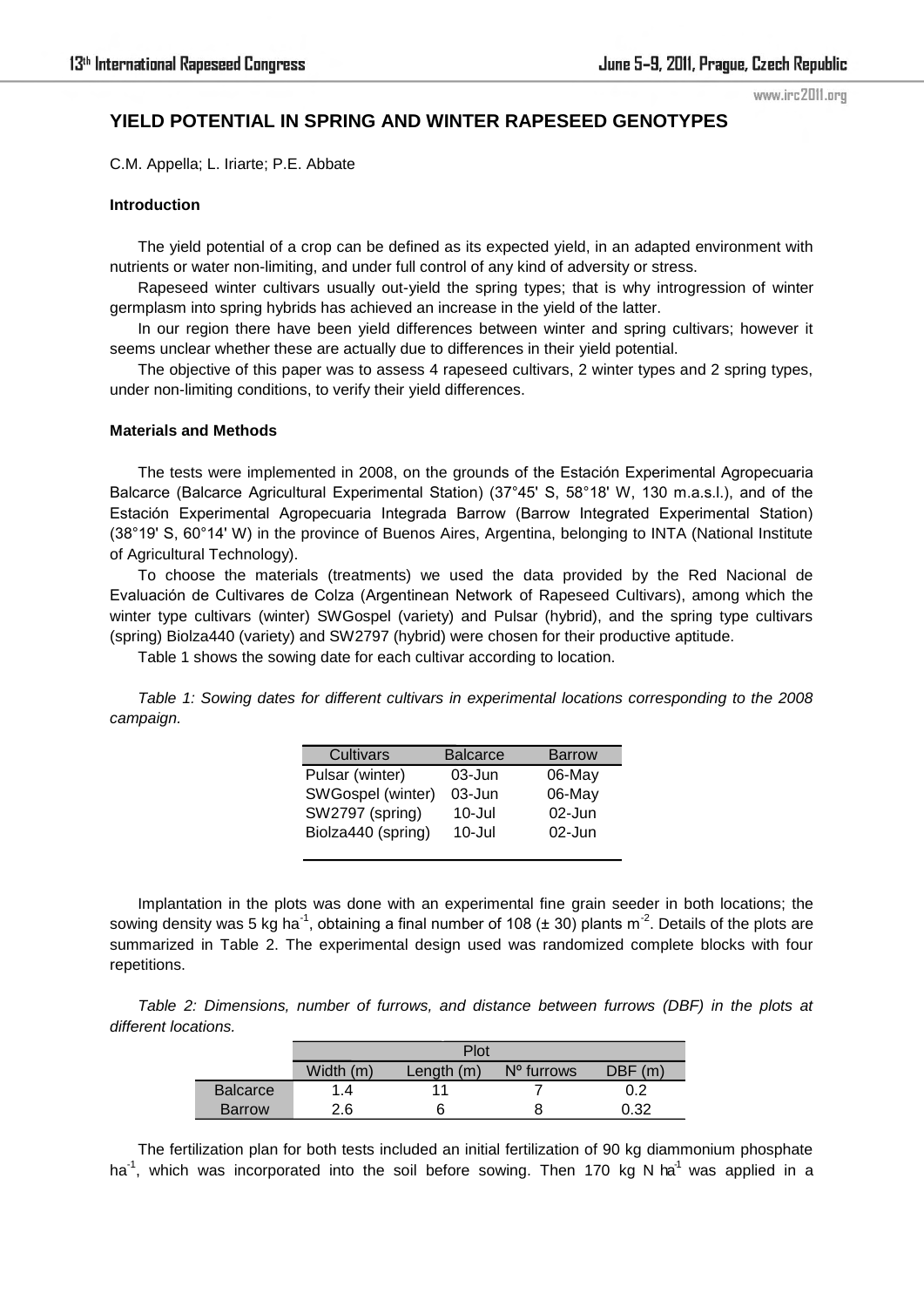fractionated way from the rosette stage till the visible flower bud; the application was broadcast on the total surface. In addition, 35 kg S in the form of calcium sulphate ha<sup>1</sup> was applied together with the N applications. With the applied quantities, nutrient limitations for growth and yield levels should not be expected in the current tests.

Both tests had supplementary irrigation and full control of biotic adversities.

The yield of each cultivar and their numerical components were assessed at physiological maturity.

## **Results and Discussion**

In both locations the winter cultivars had a significantly higher yield than the spring types (Fig. 1). These types of cultivars yielded on average 31 and 76% more than the spring types in Balcarce and Barrow respectively. The highest yield (540 g m $^{-2}$ ) was reached in Balcarce with the SWGospel winter cultivar.



*Fig. 1: Yield, expressed in g m<sup>2</sup>, of 2 winter rapeseed cultivars and 2 spring cultivars, in Balcarce (left) and Barrow (right); in each location, different letters indicate significant difference between treatments (α=0.05). LSD=94.7 and 60.3 for Balcarce and Barrow respectively.*

The higher grain production in the winter cultivars was firstly due to a higher number of siliquas  $m<sup>-2</sup>$ which was translated, by means of a strong association, into a higher number of grains (GN) per surface unit, and not to a higher number of grains per siliqua (Table 3).

*Table 3: main numerical components of yield: grain number (GN) and number of siliquas, both expressed in surface unit, and number or grains per siliquas for the four rapeseed cultivars in Balcarce and Barrow; in the same column, different letters indicate significant difference between treatments (α=0.05, LSD).*

|                    | <b>Balcarce</b> |                 | <b>Barrow</b>      |           |          |             |
|--------------------|-----------------|-----------------|--------------------|-----------|----------|-------------|
|                    | thousand/m2     |                 | thousand/m2        |           |          |             |
| <b>Cultivars</b>   | <b>GN</b>       | <b>Siliquas</b> | <b>GN/Siliquas</b> | <b>GN</b> | Siliquas | GN/Siliquas |
| Pulsar (winter)    | 166 a           | 8.7 a           | 19.4               | 128a      | 6.6 a    | 19.5        |
| SWGospel (winter)  | 177 a           | 9.7a            | 18.3               | 143a      | 7.3a     | 19.2        |
| SW2797 (spring)    | 133<br>b        | 6.9<br>b        | 19.3               | 90<br>h   | 5.7<br>b | 17.0        |
| Biolza440 (spring) | 134<br>b        | 6.5<br>b        | 20.6               | 72<br>h   | 3.9<br>C | 18.7        |
| LSD                | 32.7            | 1.1             | n/s                | 16.6      | 0.8      | n/s         |

The relationships found between yield and the number of grains m<sup>-2</sup> were very strong (r<sup>2</sup> = 0.95; p  $<$  0.0001 and r<sup>2</sup> = 0.98; p  $<$  0.0001), and very weak when the yield was associated with the dry weight of a thousand grains (r  $^2$  = 0.08; p < 0.0001 and r  $^2$  = 0.33; p < 0.0001), for Balcarce and Barrow respectively.

The highest number of grains achieved by the winter cultivars was mainly due to the fact that the inflorescence fertility (i.e. the number of grains produced per unit of inflorescence weight at full flowering) was higher than that of the spring cultivars (Table 4).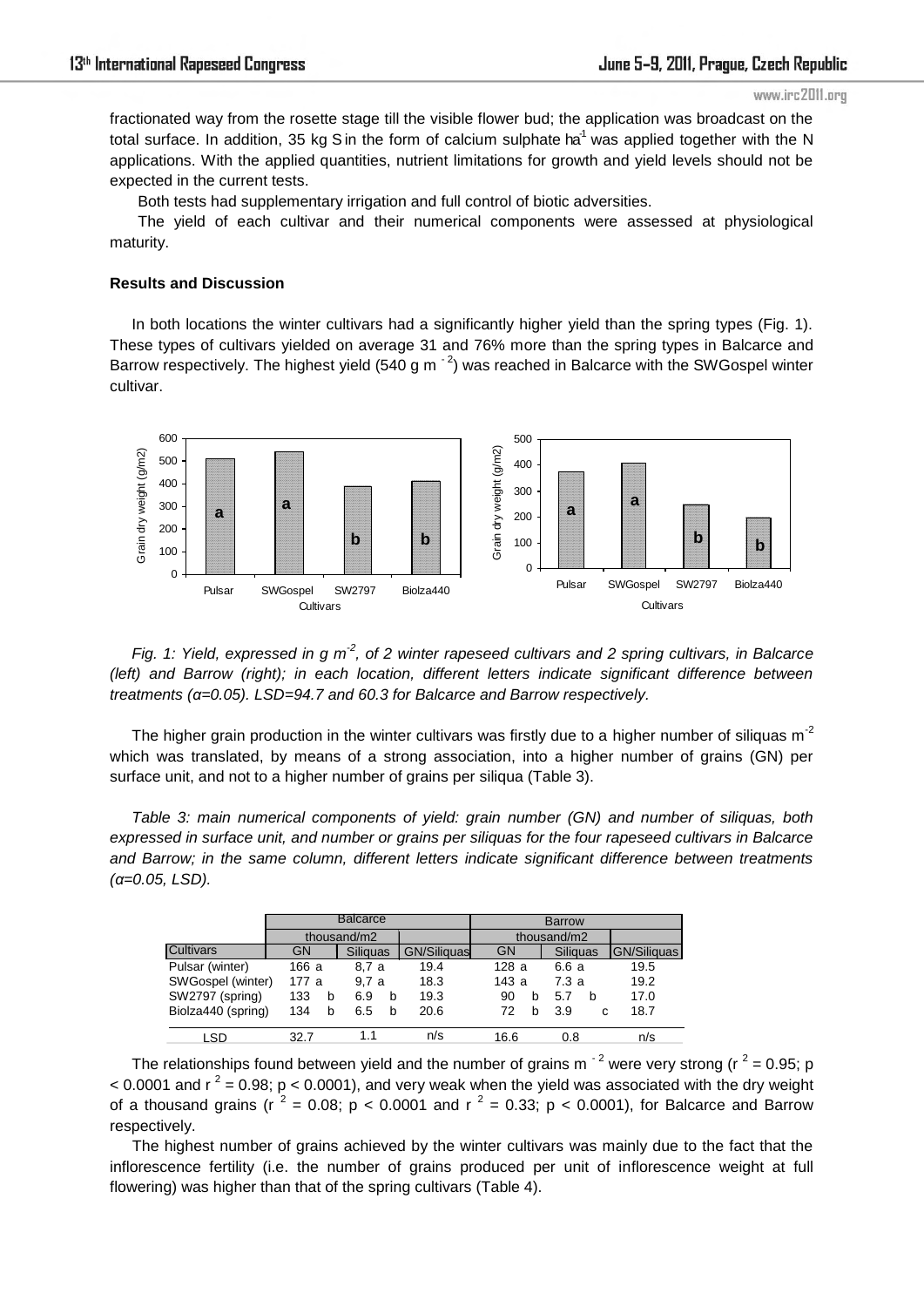*Table 4: Inflorescence fertility, expressed as number of grains obtained at maturity per dry weight of inflorescence at full flowering, for two winter rapeseed cultivars and two spring cultivars, in Balcarce and Barrow; in the same column, different letters indicate significant difference between treatments (α=0.05, LSD).*

|                    | Fertility (GN/g of DW<br>of inflorescence) |                 |  |  |
|--------------------|--------------------------------------------|-----------------|--|--|
| Cultivars          | <b>Balcarce</b>                            | <b>Barrow</b>   |  |  |
| Pulsar (winter)    | 594.9 a                                    | 57.2 a          |  |  |
| SWGospel (winter)  | 678.2 a                                    | 576.7 a         |  |  |
| SW2797 (spring)    | 455.0                                      | 468.0<br>h<br>h |  |  |
| Biolza440 (spring) | 465.7                                      | 383.1<br>h<br>h |  |  |
| i SD               | 106.1                                      | 95.9            |  |  |

Therefore, the higher yield obtained by the SWGospel and Pulsar winter cultivars, by an increase in the final number of grains, was strongly explained by the high association between GN and inflorescence fertility (Fig. 3).



*Fig. 3: Association between GN (thousand m<sup>-2</sup>) and inflorescence fertility, for the four rapeseed cultivars tested in Balcarce (A) and Barrow (B).* 

These tests showed that in agricultural areas which are environmentally friendly for the sowing of different rapeseed cultivars, the winter types would have a productive advantage over the spring types; and that, as with most grain crops, there was a very strong adjustment between the number of grains per surface unit and the yield, which confirms their relative importance with regard to the unit grain weight.

#### **References**

BERRY, P.M.; SPINK, J. H. 2006. A physiological analysis of oilseed rape yields: Past and future. Journal of Agricultural Science 144: 381-392.

BUTRUILLE, D.V.; GURIES, R.P.; OSBORN, T.C. 1999. Increasing yield of spring oilseed rape hybrids through introgression of winter germplasm. Crop Sci. 39: 1491-1496.

EVANS, L; FISCHER, R. 1999. Yield Potential: Its Definition, Measurement, and Significance. Crop Sci. 39:1544–1551.

HABEKOTTÉ B. 1993. Quantitative analysis of pod formation, seed set and seed filling in winter oilseed rape (*Brassica napus* L.) under field condition. Field Crops Research 35: 119-124.